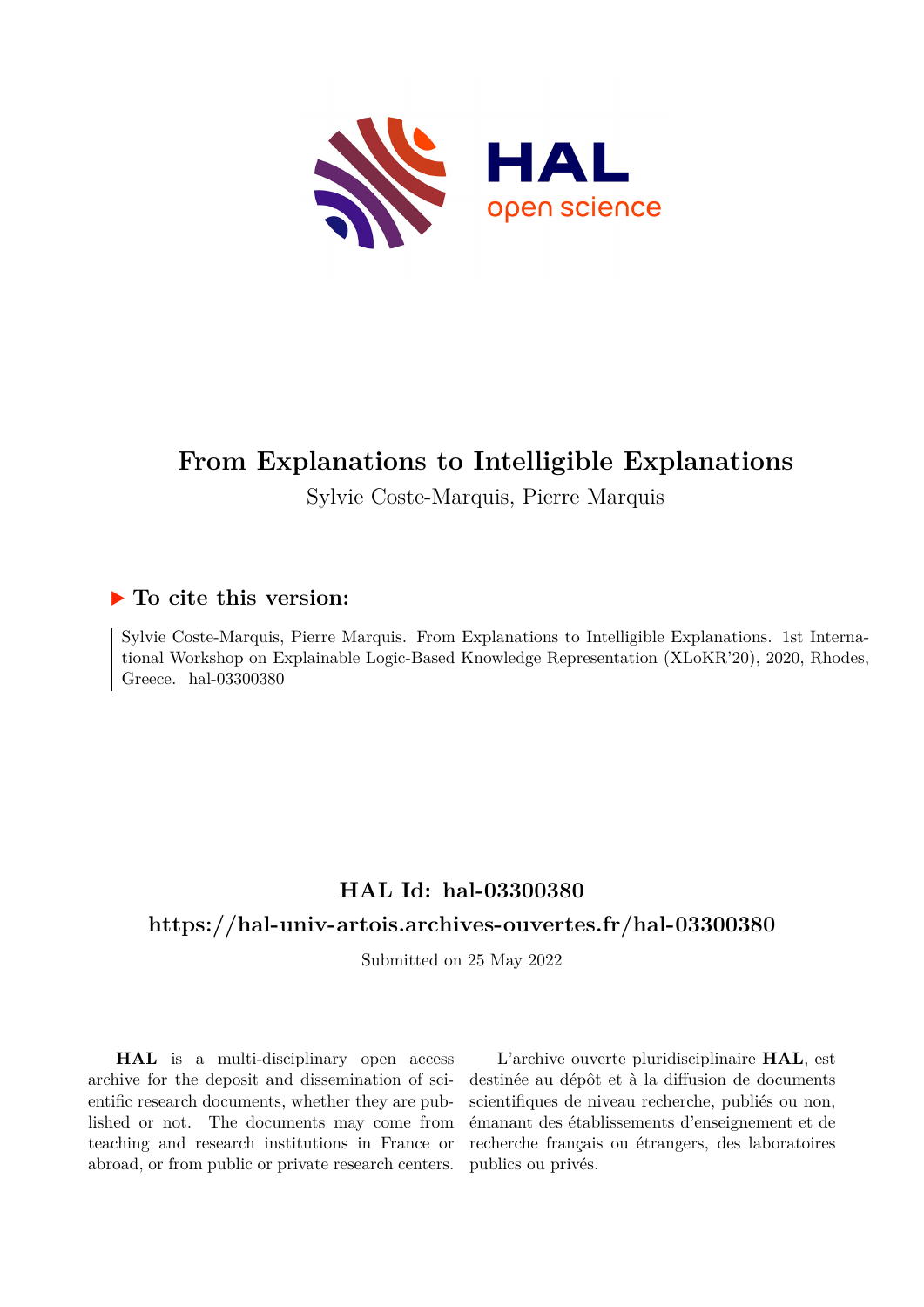# From Explanations to Intelligible Explanations (Extended Version) $\star$

Sylvie Coste-Marquis1[0000−0003−4742−4858] and Pierre Marquis1,2[0000−0002−7979−6608]

> <sup>1</sup> CRIL, Univ Artois & CNRS, Lens, France {coste,marquis}@cril.fr –<www.cril.fr> 2 Institut Universitaire de France, France

Abstract. Automatically deriving intelligible explanations to decisions made by an AI system is a challenging task in many cases. In this report, the stress is laid on the intelligibility issue, which concentrates a part of the difficulty of the problem, and relies on the fact that defining what a "good" explanation is does not solely concern what should be explained (the explanandum), but also depends on who receives the corresponding explanans (the explainee). We sketch some general results about intelligibility, that do not rely on specific assumptions on the AI system at hand. A notion of projection is used to characterize among the consequences of an explanation those which can be understood by the user. We evaluate the projection operation in terms of intelligibility, information, and explainability.

Keywords: Explainable AI · Intelligible explanations · Projection.

## 1 Introduction

Explainability is the degree to which a human being can understand why a decision has been made. It is an important issue, especially when decisions are generated automatically by AI systems, including classifiers and other machine learning (ML) models. Obviously enough, in general, the trace of an algorithm cannot be considered as an explanation: though it justifies why the output has been generated from the input, such a trace is not comprehensible most of the time. In the past decade, ML techniques have revolutionized vision, speech, language understanding, and many other fields. However, the most powerful ML models in term of quality of predictions are still poorly explainable.

In the meanwhile, the explanation requirement for decisions based on automated processing had become a legal issue in Europe since the implementation of the General Data Protection Regulation (EU) 2016/679 ("GDPR") on May 25th, 2018 [12]. GDPR is a regulation in EU law on data protection and privacy for all individual citizens of the European Union (EU) and the European Economic Area (EEA), see also [12]. GDPR stipulates (Recital 71) that: "The data subject should have the right not to be subject to a decision, which may include a measure, evaluating personal aspects relating to him

<sup>?</sup> This work has benefited from the support of the AI Chair EXPEKCTATION of the French National Research Agency (ANR).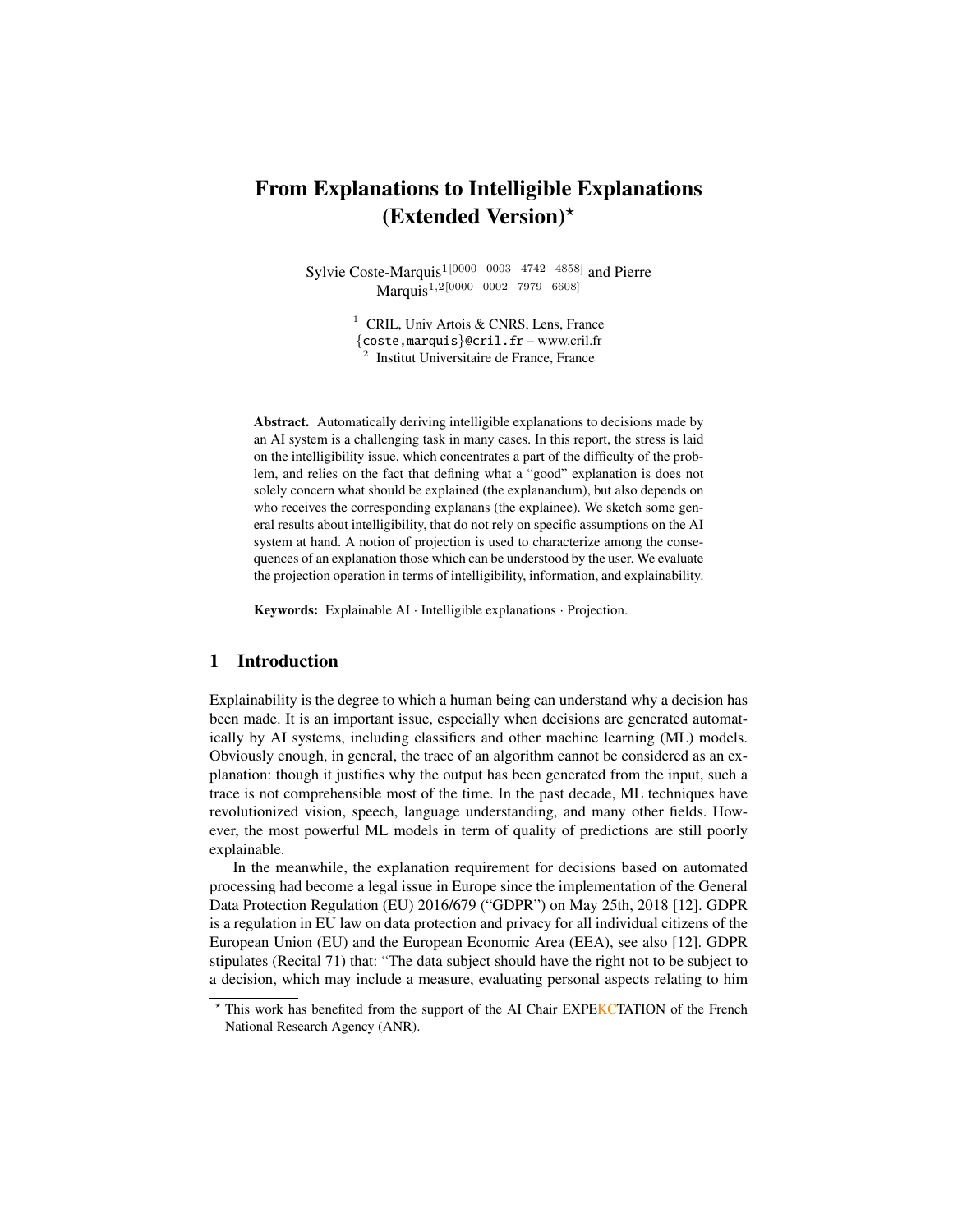or her which is based solely on automated processing [...] In any case, such processing should be subject to suitable safeguards, which should include specific information to the data subject and the right to obtain human intervention, to express his or her point of view, to obtain an explanation of the decision reached after such assessment and to challenge the decision."

Accordingly, there has been a growing body of work on explainable and robust AI (XAI) for the past couple of years (see among many other references [3,11,16,15,2,20,26,29,30]).

In this paper, the focus is laid on explanations represented by *logical formulae*. The virtue of logical settings is that a formal meaning can be given to explanations, so that any reasoning process based on those explanations can be analyzed (for instance, to determine whether or not it is truth-preserving). Obviously enough, there exist many logic-based notions of explanations. Accordingly, a number of formal settings have been designed to characterize explanations in logical terms and to reason about them.

Among others, abduction (often defined as inference to the best explanation) gave rise to a number of formal developments for centuries (it was already considered by Aristotle in his "Prior Analytics"), and to an abundant literature in philosophy and in AI. The basic pattern of abductive inference can be exemplified as follows. Suppose that I want to explain why Socrates is mortal. Knowing that every man is mortal, an explanation is that Socrates is a man. Clearly, abduction is ampliative, meaning that the conclusion that is reached goes beyond what is (logically) contained in the premises, thus it can be wrong. To illustrate it and quote Ionesco in his drama "Rhinoceros": Socrates is mortal, every cat is mortal, therefore Socrates is a cat.

For other scenarios, a less demanding explanation model can be considered, where explanations are only expected to be consistent with the explananda. Such a less demanding model is considered in model-based diagnosis [28,17], where a diagnosis for a system can be considered as an explanation of the discrepancy between the observed behaviour of the system and its expected one when every component is functioning normally.

Whatever the model, representing explanations as logical formulae is not enough to ensure that they are comprehensible. Especially, it cannot be guaranteed that the explanation receiver (here, a human being) will be able to draw simple reasonings from the explanations that have been provided if the corresponding formulae are not of small size, if they have a complex structure or if they are too numerous to be embraced as a whole. But even when there is a single explanation given as a simple fact, it can be meaningless for the explainee, just because it is totally unrelated to the concepts she/he/it is aware of. In such a case, what can be done with the explanation that has been computed? How to make it somewhat intelligible while preserving as much information as possible? Is it possible to do so without questioning its explanatory power?

As advocated in [14], intelligibility is among the research questions pertaining to XAI that have not been explored in depth, and as such, it should receive more attention. To make a step in this direction, in the following, the stress is laid on the intelligibility issue about explanations. We specifically focus on the communication problem in explanation, i.e., the fact that the explanation is *for someone* [25]. We consider a simple user model, consisting of a *logical vocabulary* (a set of facts - atomic propositions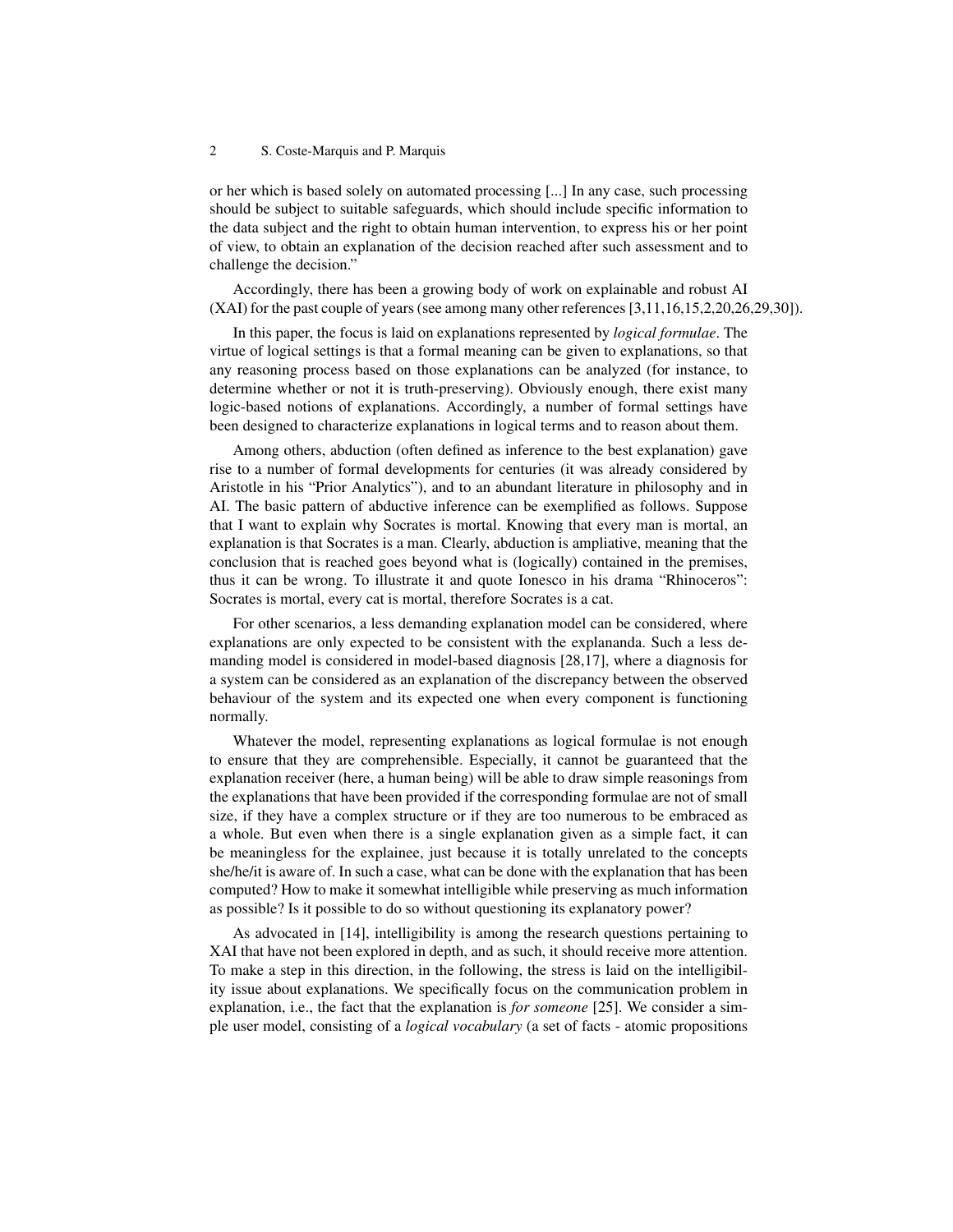- which are supposed to be meaningful for the user). Based on it, our purpose is to address the research questions listed above.

Our investigation thus departs from many recent works that focus on deriving explanations (of various kinds) for specific AI systems (e.g., a classifier) and typically aim to explain the output returned by the system (e.g., the prediction done) from the corresponding input, by synthesizing the trace of the computation. Especially, we do not commit to any specific AI system. Instead, we assume the existence of a (logicbased) domain theory, from which concepts of explanations can be defined and which can be exploited by the AI system to make the explanations intelligible (or in general "more intelligible") once they have been generated. We consider two concepts of explanations (abductive explanations and consistent explanations). We present a notion of *projection* that can be used to characterize, among the consequences of an explanation, those which can be understood by the explainee, i.e., those that can be expressed using her logical vocabulary. We evaluate the projection operation in terms of intelligibility, information, and explainability. We focus on the specific case of definable explanations. We also explain how projections can be computed and simplified provided that the explanation provider is aware of some part of the knowledge of the explanation receiver (alias the user). We show how the notions of forgetting and definability (which are wellstudied concepts in logic – forgetting goes back to George Boole) can be exploited to reason about the intelligibility of explanations.

The rest of the paper is organized as follows. After some formal preliminaries (Section 2), we present two abductive model for explanations in Section 3. In Section 4, we define the notion of projection, study some of its properties, and explain how to compute and simplify projections. Finally, Section 5 concludes the paper and presents some perspectives for further research.

## 2 Formal Preliminaries

 $PROP_{PS}$  denotes the propositional language built up from a finite set  $PS$  of symbols, the Boolean constants  $\top$  (true) and  $\bot$  (false), and the connectives  $\neg$ ,  $\vee$ ,  $\wedge$ ,  $\Rightarrow$ ,  $\Leftrightarrow$ .  $Var(\phi)$  denote the set of propositional variables occurring in the formula  $\phi$ . If  $X \subseteq PS$ ,  $\overline{X}$  denotes the subset of PS given by  $PS \setminus X$ .

A clause is a finite disjunction of literals. A CNF formula is a conjunction of clauses. A term is a finite conjunction of literals. A canonical term over a subset  $X$  of  $PS$  is a consistent term in which every variable  $x \in X$  occurs either as a positive literal  $(x)$  or as a negative literal  $(\neg x)$ . A DNF formula is a disjunction of terms.

An interpretation  $\omega$  is an assignment of a truth value to each variable of PS. Formulas are interpreted in the classical way.  $\models$  denotes entailment and  $\equiv$  denotes logical equivalence. Every finite set of formulas is interpreted conjunctively. An implicant of a formula  $\phi$  is a term  $\gamma$  such that  $\gamma \models \phi$ . Any formula is equivalent to the disjunction of its implicants (when terms are considered up to logical equivalence, any formula has finitely many implicants).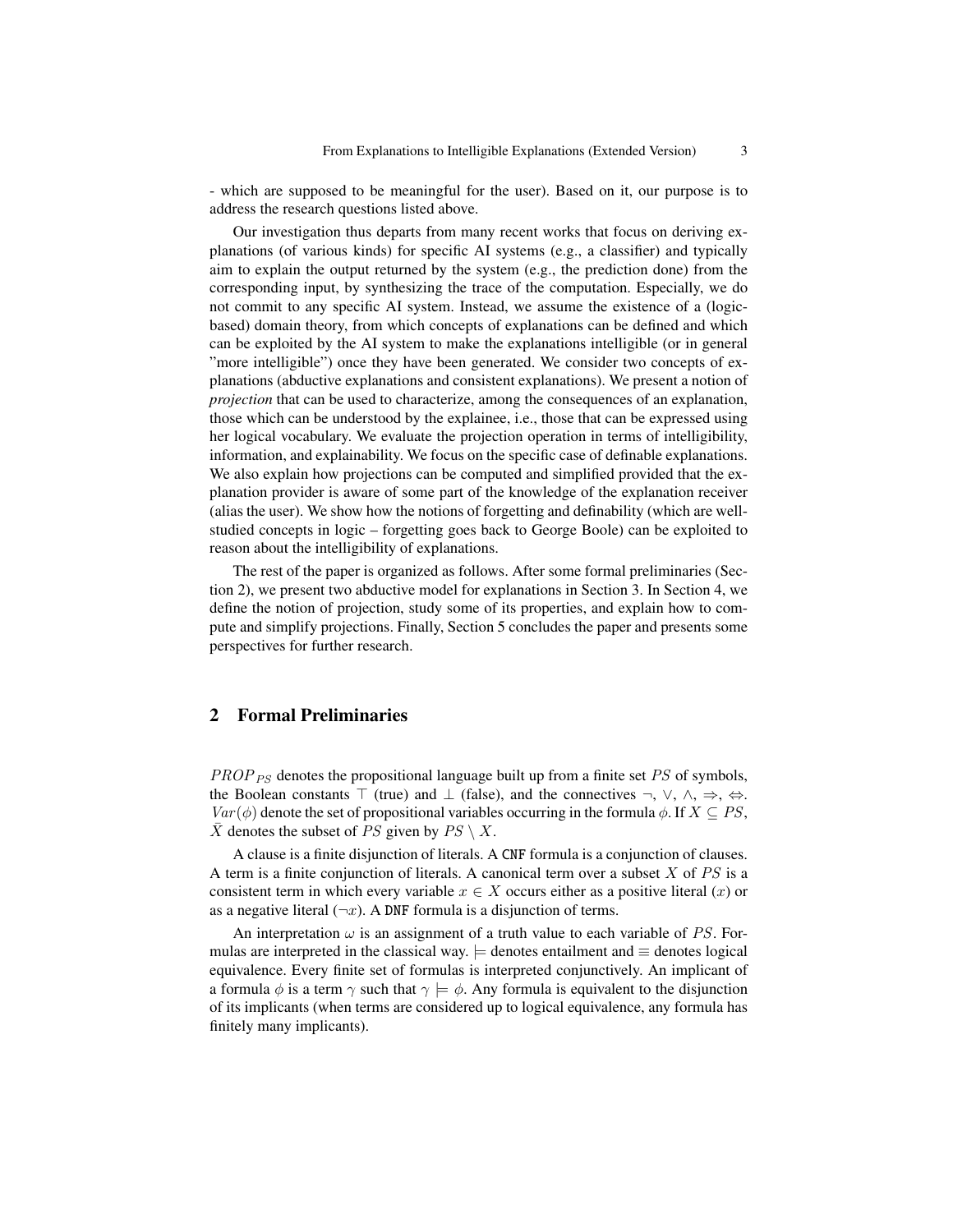### 3 Two Explanation Models

We now present the two concepts of explanations (abductive explanations and consistent explanations) that are considered in the rest of the paper. The following logic-based setting for explanations elaborates a bit over the one presented in [8].

Definition 1 (abductive/consistent explanations). *Let* T *be a propositional formula of* PROP<sub>PS</sub> (a domain theory), that is supposed consistent, A a subset of propositional *symbols of PS (the assumptions),* M *a finite set of propositional formulae of PROP*  $_{PS}$ *(the manifestations) and a subset* M<sup>∗</sup> *of it (the conjunctively-interpreted set manifestations to be explained, alias the explananda).*

- $-$  *A conjunction*  $\gamma$  *of variables from A is an abductive explanation for*  $M^*$  *w.r.t.* T *and* M *if and only if*
	- $\bullet \ \forall m \in M^*, T \wedge \gamma \models m,$
	- $T \wedge \gamma$  *is consistent.*
- *A conjunction* γ *of variables from* A *is a* consistent explanation *for* M<sup>∗</sup> *w.r.t.* T *and* M if and only if  $T \wedge \gamma \wedge M^*$  is consistent.

The largest M' such that  $M^* \subseteq M' \subseteq M$  and  $\gamma$  is an explanation for M' w.r.t. T and M is referred to as the set of manifestations that are *covered* by  $\gamma$ .

In this setting, an (abductive / consistent) explanation must explain all the manifestations for which an explanation is sought (those of  $M^*$ ), and possibly more. Clearly enough, any abductive explanation is a consistent one, but the converse does not hold.

Observe that though explanations are structurally simple (as conjunctions of atoms) in these models, it is not possible in general to guarantee that a single explanation of the manifestations to be explained exists. It can be the case that no explanation can be found, and alternatively, it may happen that many explanations are possible. Preference criteria (e.g., minimality and/or coverage) can be used to restrict the set of candidate explanations, going from explanations to *preferred explanations*.

Most plausible explanations are typically preferred for an obvious reason. However, it is not always easy to characterize such most plausible explanations due to a lack of plausibility information. Thus, when considering a logic-based setting for representing explanations, *minimal* explanations are often considered, i.e., explanations that are as weak as possible from a logical standpoint. Assuming that a probability distribution over the set all explanations exist (but is unknown), a first explanation that is a logical consequence of a second explanation is at least as probable as the latter. Especially, focusing on minimal explanations ensures that explanations do not contain pieces of information that are irrelevant to the explanandum.

In some cases, several criteria must be aggregated in order to define a notion of preferred explanation. Thus, in the setting for explanations described above, a trade-off can be looked for: a first explanation can be considered as preferred to a second explanation when the former covers a superset of manifestations covered by the latter, and this comparison relation typically conflicts with the minimality criterion (more assumptions are often necessary to cover more manifestations). The two comparison relations (modeled here as partial preorders) can be combined in various ways (a simple one is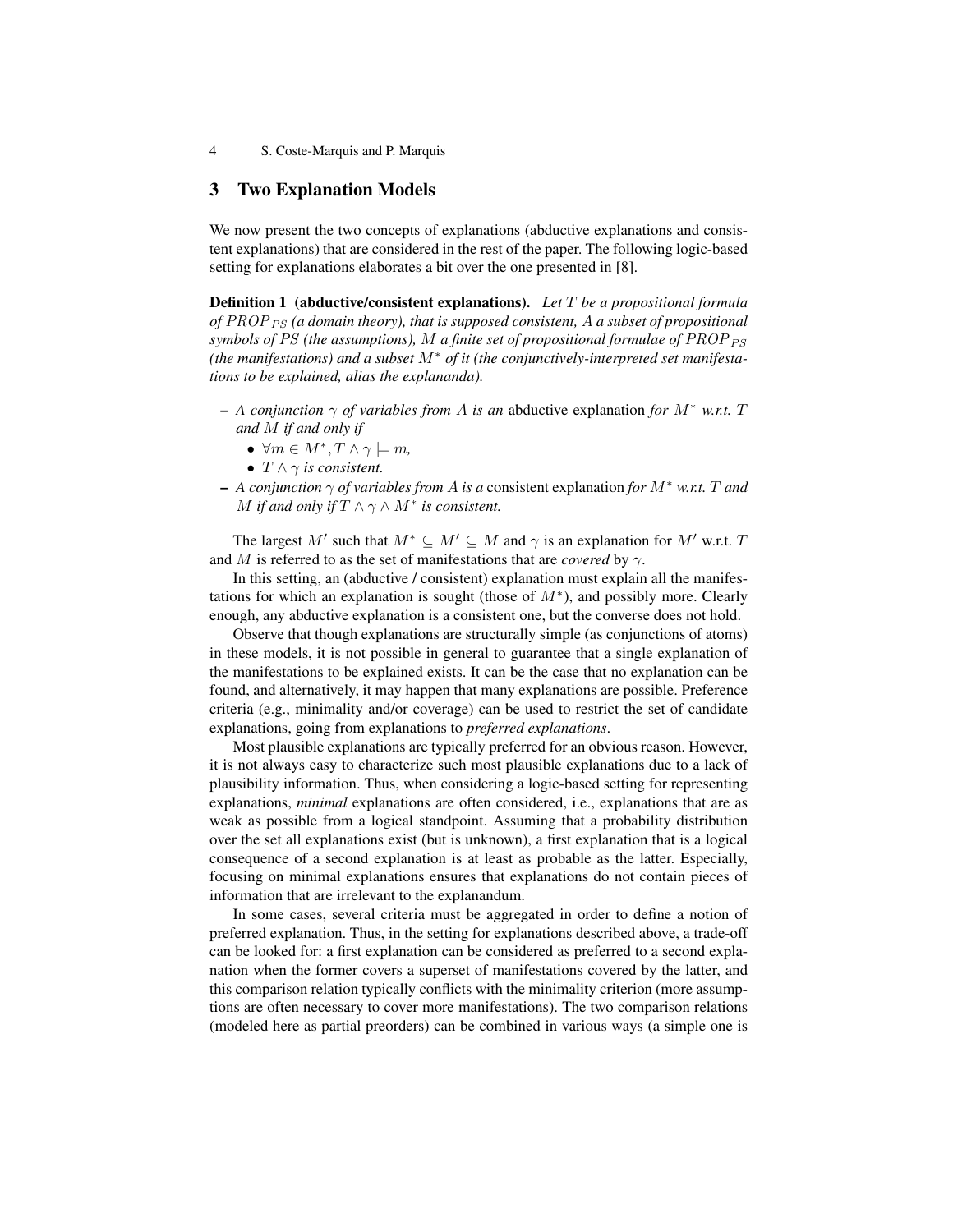lexicographic aggregation: prefer first the explanations covering the maximal (w.r.t.  $\subseteq$ ) subsets of manifestations, and among them, select those which are minimal).

While, by definition, the set of preferred explanations cannot be larger than the set of all explanations, it can still be exponentially large in the size of the input (this happens for abductive/consistent explanations). Furthermore, preferred explanations can be structurally more complex (hence less intelligible) and/or harder to compute than other explanations. Simplicity (Occam's razor, which states that from two explanations the simpler explanation is preferable) is a key criterion that is often considered.

Simplicity is also valuable when intelligibility is expected. In some settings, especially the one for abductive/consistent explanations presented above, simplicity amounts to minimality (a conjunction of variables is a simple – and as logically weak – as it contains few variables).

*Example 1.* Let  $T = (ms \Rightarrow (bv \land ss \land he)) \land (my \Rightarrow (bv \land \neg he))$  (the meaning given to the atomic propositions occurring in this formula will become clear soon). When  $A = \{ms, my, co\}$ ,  $M^* = \{bv\}$  and  $M = \{bv, ss\}$ , the atoms ms, my, are two (minimal) abductive explanations for  $M^*$  w.r.t. T and M. The set of manifestations covered by ms is  $\{bv, ss\}$  and the set of manifestations covered by my is  $\{bv\}$ . co is irrelevant to the explanandum (this symbol does not even occur in the domain theory  $T$ ). Every consistent term over A that does not imply  $ms \wedge my$  is a consistent explanation for  $M^*$  w.r.t. T and M.

Obviously enough, both the structure of the explanations, their sizes and their number impact their comprehensibility. Another dimension in the complexity of explaining is the *computational effort* that must be spent to derive explanations (i.e., all of them, or only one of them, or even to decide whether an explanation exists – this last issue gives a lower bound on the complexity of the other problems: when it is intractable, the problem of generating one / all explanations are intractable as well). Of course, the computational complexity of deriving explanations heavily depends both on their size and structure, as well as of their numbers (when the goal is to compute all of them). However, the size, structure and number of explanations are not the sole parameters that have an impact on the difficulty to derive explanations. The type of explanation under consideration plays also a key role.

Thus, in the consistent explanation model, the problem of deciding whether a consistent explanation for  $M^*$  w.r.t. T and M given A exists amounts to deciding whether  $T \wedge M^*$  is consistent, which is intractable, but "only" NP-complete. In the abductive model, as easy consequences of results reported in [8], the problem of deciding whether an abductive explanation for  $M^*$  w.r.t. T and M given A exists is likely to be more difficult (it is  $\Sigma_2^p$ -complete).

A further aspect to be taken into account when dealing with explanations is the *meta-explanation* issue and its complexity. Explaining is finding out explanations, while meta-explaining is explaining why a given piece of information is an explanation, or, in the case when counterfactual explanations are sought for, why a given piece of information is not an explanation. When explanations are logical formulae from a given language, meta-explanations are objects from the associated meta-language. From a computational complexity point of view, such objects are certificates. Again, the nature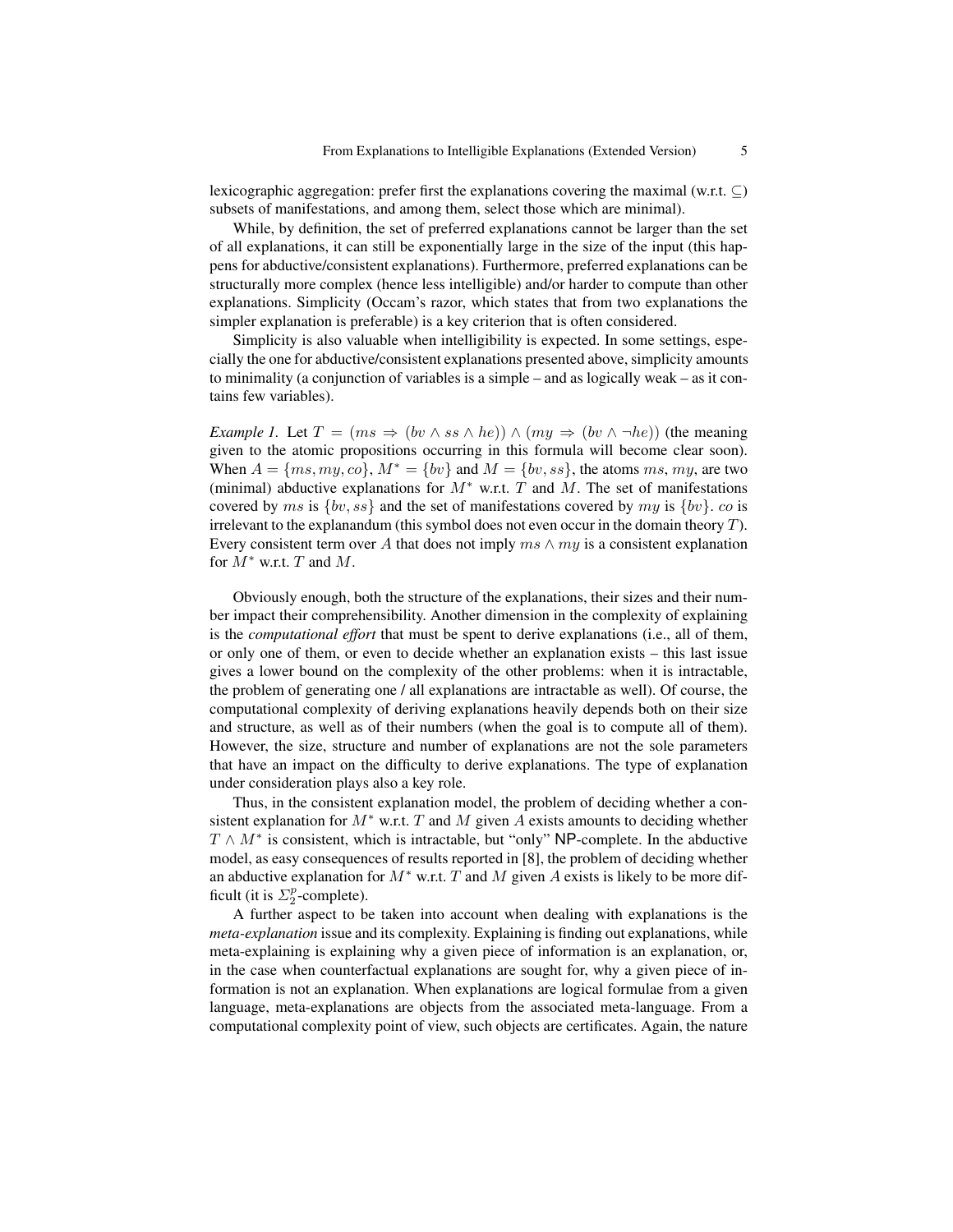of the meta-explanations and the complexity to derive them depend on the underlying explanation model, and as such they may differ. In the abductive model for explanations, in order to explain why a given  $\gamma$  is an abductive explanation of  $M^*$  w.r.t. T and M, one must find a model of T that is compatible with  $\gamma$  (again a short certificate) but also a *proof* of the fact that  $T \wedge \gamma \models M^*$  (or equivalently that  $(T \wedge \gamma) \Rightarrow M^*$  is a valid formula). Such proofs are not of polynomial size in general for existing proof systems (e.g., the ones based on resolution) and it is unlikely that polynomial-sized proofs of such formulae may exist in any formal system for propositional logic that is sound and complete for the validity question (the existence of such proofs would imply that NP = coNP, that is considered unlikely in complexity theory). Contrastingly, in order to explain why a given  $\gamma$  is a consistent explanation for  $M^*$  w.r.t. T and M, one must find a model of  $T \wedge M^*$  that is compatible with  $\gamma$ . Such certificates are small (their sizes are equal to the numbers of propositional variables appearing in the input).

Finally, even when the explanations are structurally simple, of small size, not numerous ... and provided for free, we are not necessarily done. Indeed, it can be the case that the explanations that are reported are totally useless because they are *not intelligible*.

### 4 Looking for Intelligible Explanations

To make the intelligibility issue more precise, let us consider two agents, an *explanation provider (or explainer)* and an *explanation receiver (or explainee)*. Each of those two agents can be a human being or an artificial agent (the pieces of information exchanged by the two agents can be made formal and their exchange is ruled by protocols that can be automated). The purpose of the explainer is to provide the explainee with intelligible explanations.

For the sake of illustration, let us consider the following scenario:

*Example 2 (Example 1, cont'd).* Abraham goes to her ophthalmologist because he has some eye trouble: distant objects are blurry while close objects appear normal for him. Abraham believes that he suffers from myopia, so that eyeglasses will be enough to treat the problem. Abraham indicates to her physician that he has a blurred vision. After having examined him, her doctor suspects that Abraham suffers from *Marfan syndrome*. It is the first time that Abraham hears this disease name (this term is totally meaningless for Abraham). Though the fact that Abraham suffers from Marfan syndrome can be considered as an intelligible explanation of the symptoms shown by Abraham from the doctor point of view, it is not from Abraham's point of view since it is entirely unrelated to the concepts Abraham is aware of. At that stage what is very important for Abraham is to get all the information he may understand (given her own vocabulary and background knowledge) that are about this disease, especially as to its treatment and prognosis. Is it a severe disease? What are its causes? What are its most serious complications? How to cure it? Abraham is specifically interested in knowing whether his children might suffer from this disease at some point as well.

Formally, consider the domain theory  $T$  appearing in Example 1 where the variables used have the following meanings: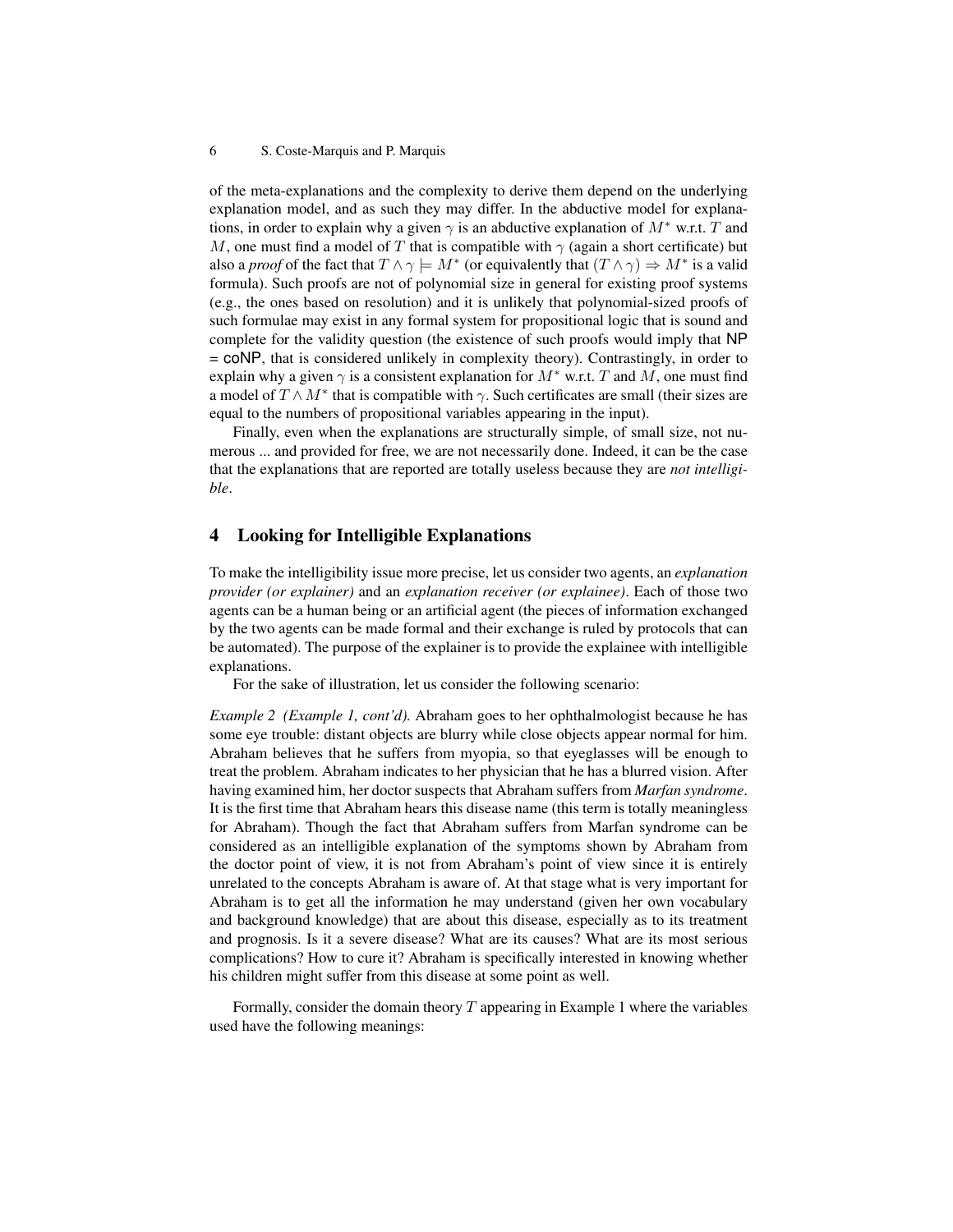- ms: "Abraham suffers from Marfan syndrome".
- $my:$  "Abraham suffers from myopia".
- bv: "Abraham has a blurred vision".
- ss: "Abraham has the thumb sign". The thumb sign (or Steinberg's sign) is elicited by asking the person to flex the thumb as far as possible and then close the fingers over it. A positive thumb sign is where the entire distal phalanx is visible beyond the ulnar border of the hand, caused by a combination of hypermobility of the thumb as well as a thumb which is longer than usual.
- co: "Abraham suffers from conjunctivitis".
- $-$  he: "Abraham suffers from a hereditary disease".

The explanation "Marfan syndrome" can be generated automatically as a minimal abductive explanation  $\gamma = ms$  for  $M^*$  w.r.t. T and M (in the sense of Definition 1), where A,  $M^*$ , T and M are as reported in Example 1. The manifestations  $M^*$  are explicitly reported by Abraham who asks her physician for an explanation of them. The other manifestations from  $M \setminus M^*$  (here ss) are observed directly by the doctor (but in the general case, the patient could be aware of them as well). The  $ms$  explanation is short, and structurally simple. It is meaningful for the ophthalmologist because she knows the domain theory T, but it is *not intelligible* by Abraham (who probably has an incomplete domain theory since he is not a physician).

#### 4.1 Making an explanation intelligible through projection

The issue is now to determine how to take advantage of the user model, which can be more or less sophisticated, to derive meaningful information from explanations that cannot be understood as such. A very simple abstraction of the explainee is given by her *logical vocabulary*, i.e., the set of atomic propositions that are supposed to be intelligible. Explanations can then be projected onto this vocabulary:

**Definition 2** (projecting an explanation onto a vocabulary). Let  $\gamma$  be a proposi*tional formula of PROP*  $_{PS}$  (an explanation). Let U be a subset of PS (the user vo*cabulary). Let*  $T$  *be a propositional formula of*  $PROP_{PS}$  *(a domain theory), that is supposed consistent. The projection of*  $\gamma$  *onto* U given T is the set  $\Pi(\{\gamma\},T,U)$  of all *logical consequences of*  $T \wedge \gamma$  *belonging to*  $PROP_U$ .

*Example 3 (Example 1, cont'd).* The discussion she had with Abraham suggested that Abraham's vocabulary contains  $my, bv, he$ . Hence the physician assumes that  $U =$  ${my, bv, he}$ . Then she may project  $\gamma = ms$  onto U given T. The resulting set is equivalent to bv  $\wedge \neg my \wedge he$ . Doing so, the physician makes  $\gamma$  somewhat intelligible to Abraham, indicating (among other things) that the disease she suspects Abraham suffers from explains the blurred vision symptom, and that unlike myopia, it is a hereditary disease.

Observe that the idea of projection considered here is independent of the nature of the explanation. It makes sense as soon as explanations take the form of logical statements. Especially, one can take advantage of it for explanations that are not abductive or consistent explanations.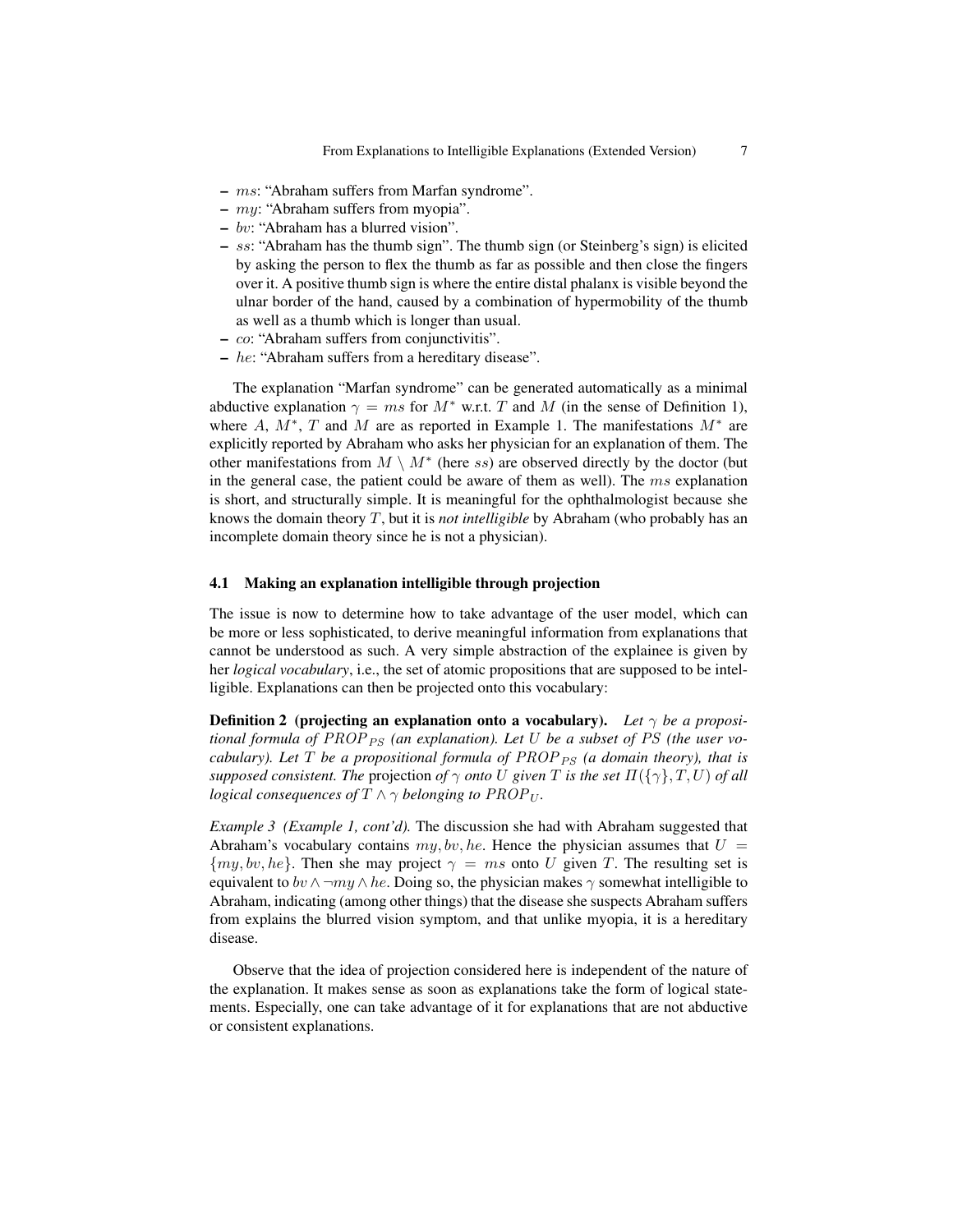Note also that replacing the domain theory  $T$  by its projection onto the user vocabulary U before computing explanations, or alternatively restricting the set A of assumptions to  $A \cap U$ , would not have the same effect as projecting explanations onto U given  $T$ : doing so would not lead to the same set of explanations in the general case, so that the set of intelligible consequences that could be deduced from an explanation may heavily differ as well.

*Example 4 (Example 1, cont'd).* The projection of T onto U is equivalent to  $mu \Rightarrow$  $(bv \wedge \neg he)$ , and w.r.t. this projected theory and M, there is only one minimal abductive explanation for  $M^*$ , namely  $my$ . Similarly, assuming that A has been reduced to  $A \cap$  $U = \{my\}$ , my is the unique minimal abductive explanation for  $M^*$  w.r.t. T and M.

Clearly enough, unlike  $ms$ ,  $my$  does not cover the manifestation ss and for this reason, it has been considered as less preferred. Finally, my has consequences over U given  $my \Rightarrow (bv \land \neg he)$  that conflict with the consequences of ms over U given T since the former is not a hereditary disease ( $\neg he$  is a consequence of my given  $my \Rightarrow (bv \land \neg he)$ ) while the latter is a hereditary disease (*he* is a consequence of ms given  $T$ ).

#### 4.2 From projecting to forgetting

By definition, the projection of an explanation onto a vocabulary given a domain theory is an infinite set. In order to make use of it, it is important to associate with it a finite representation that can be computed by an agent (human or artificial), as we did it in the example above. It turns out that computing a finite representation of the projection of the explanation onto a user vocabulary amounts to removing second-order quantifications in a logical formula, which is also known in the propositional case as forgetting propositional variables in a formula. To be more precise, projecting  $\gamma$  onto U given T consists in *forgetting* in  $T \wedge \gamma$  every variable that does not belong to U, where the operation of forgetting is defined as follows (see [21,18,6] for more details):

**Definition 3 (forgetting).** Let  $\phi$  be a formula from PROP<sub>PS</sub> and  $X \subseteq PS$ . The forgetting *of* X *in* φ*, noted* ∃X.φ*, is a quantified Boolean formula over* PS*, equivalent to a formula from PROP*<sub>PS</sub> *that can be inductively defined as follows:* 

- ∃∅.φ ≡ φ*;*
- ∃{x}.φ ≡ φx←<sup>0</sup> ∨ φx←1*;*
- ∃({x} ∪ X).φ ≡ ∃V.(∃{x}.φ)*.*

 $\exists X.\phi$  represents the logically strongest consequence  $\psi$  (unique up to logical equivalence) of  $\phi$  that is *independent* of X, where  $\psi$  is independent of X means that there exists a formula  $\chi$  from *PROP ps* s.t.  $\psi \equiv \chi$  and  $Var(\chi) \cap X = \emptyset$ .

Accordingly, forgetting a set of variables within a formula leads to weaken it. To be more precise, if  $V \subseteq W$  holds, then  $\exists V \phi \models \exists W \phi$  holds. Moreover,  $\phi$  is consistent iff  $\exists Var(\phi) \cdot \phi$  is valid (see [18]).

Many characterizations of forgetting, together with complexity results, are reported in [18]. Noticeably, for every  $V \subseteq PS$  and every formula  $\phi$  from  $PROP_{PS}$ , we have  $\exists V.\phi \equiv \exists V_{\phi}.\phi$ , where  $V_{\phi} = V \cap Var(\phi)$  – which means that forgetting variables that do not appear in a formula does not have any effect.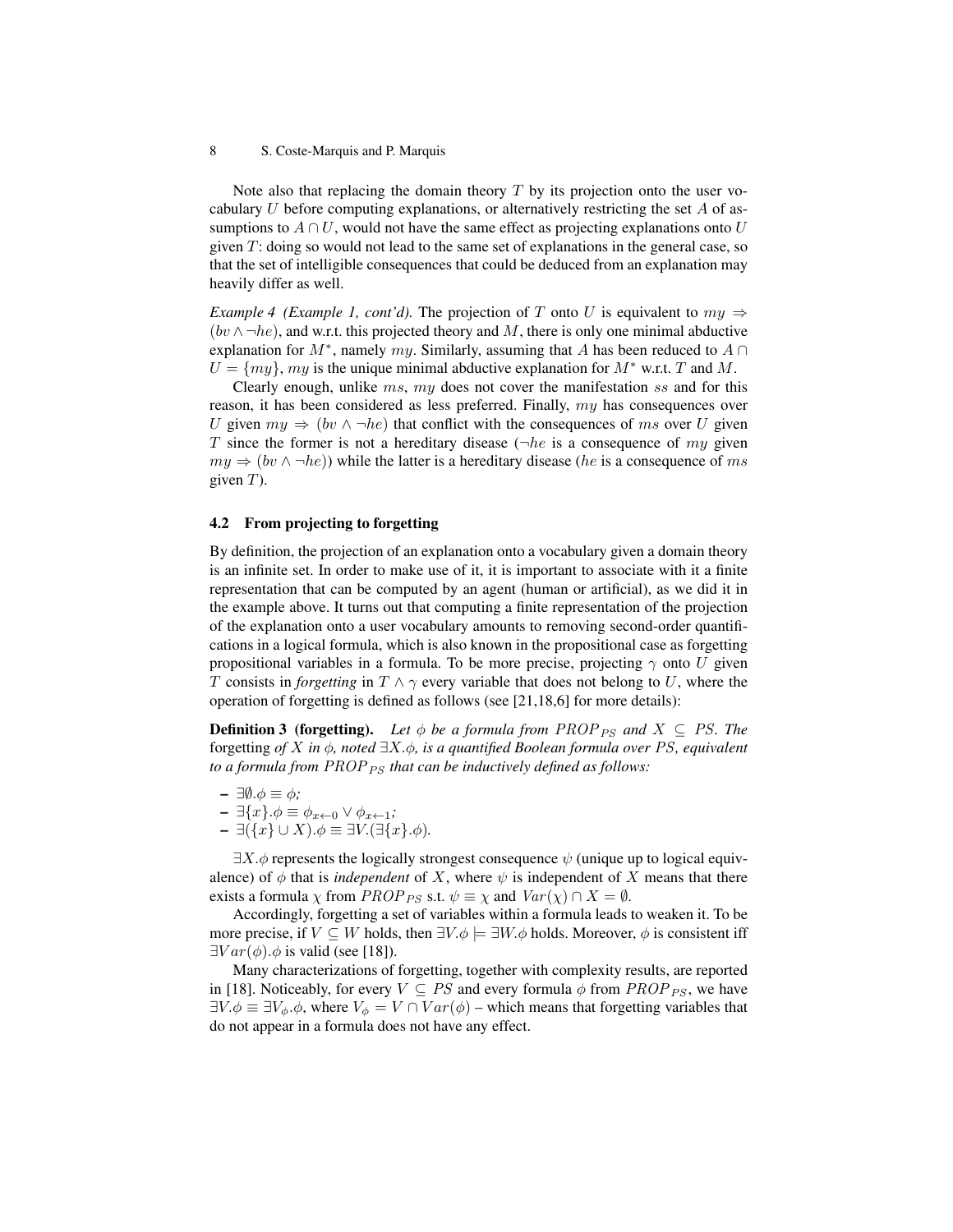#### 4.3 What is got and what is lost when projecting an explanation

Obviously, replacing an explanation by its projection onto a user vocabulary given a domain theory is not a neutral operation in general. Thus, it is important to evaluate the projection operation in terms of intelligibility, information, and explainability.

First of all, projecting an explanation onto a user vocabulary can *only increase the amount of intelligible information* furnished to the user, assuming that the user has her/his/its own knowledge base  $T_U$  (a propositional formula) such that  $U = Var(T_U)$ , and  $T \models T_U$  (this means that the explainee has possibly a partial knowledge of the domain theory of the explainer, but has no wrong beliefs). Especially, whenever a representation of the projection of an explanation  $\gamma$  onto U given T is provided to a user, she can derive thanks to it and using her restricted domain theory  $T_U$  the same set of consequences over  $U$  as if she was fully aware of the domain theory  $T$ :

**Proposition 1.** Let  $\gamma$ , T,  $T_U$  be three formulae from PROP<sub>PS</sub> such that  $T \models T_U$ , and *let*  $U \subseteq PS$ *. The set of logical consequences over*  $U$  *of*  $T_U \wedge \gamma$  *(i.e., the information that can be deduced by the user when*  $\gamma$  *is added to her knowledge base) is a subset of the set of logical consequences over* U *of*  $\{T_U\} \cup \Pi(\{\gamma\}, T, U)$ *, which coincides with*  $\Pi({\{\gamma\}}, T, U)$ ; using symbols:

 $\Pi(\{\gamma\},T_U,U)\subseteq \Pi(\Pi(\{\gamma\},T,U),T_U,U)=\Pi(\{\gamma\},T,U).$ 

*Proof.*  $\Pi(\Pi(\{\gamma\},T,U),T_U,U)$  is equivalent to  $\exists \overline{U}.((\exists \overline{U}.(\gamma \wedge T)) \wedge T_U). \exists \overline{U}.((\exists \overline{U}.(\gamma \wedge T)) \wedge T_U)$  $T$ ))∧ $T_U$ ) is equivalent to  $(\exists \bar{U}.(\gamma \land T)) \land (\exists \bar{U}. \land T_U)$  since  $\exists \bar{U}.(\gamma \land T)$  is independent on  $\overline{U}$ . Now, when  $T \models T_U$ , we also have  $\gamma \wedge T \models T_U$  so that  $\exists \overline{U}.(\gamma \wedge T)$  implies  $\exists \overline{U}.T_U$ ), showing that  $\Pi(\Pi({\{\gamma\}},T,U),T_U,U) = \Pi({\{\gamma\}},T,U)$ . Finally, since  $\Pi({\{\gamma\}},T_U,U)$ is equivalent to  $\exists \bar{U}. (\gamma \wedge T_U)$ , and since  $\gamma \wedge T \models \gamma \wedge T_U$  when  $T \models T_U$ , we also have that  $\exists \bar{U}.(\gamma \wedge T)$  implies  $\exists \bar{U}.(\gamma \wedge T_U)$ , showing that  $\Pi(\{\gamma\}, T_U, U) \subseteq \Pi(\{\gamma\}, T, U)$ , and this completes the proof.

However, the projection process leads to an *information loss* in the general case, meaning that the projection of  $\gamma$  onto U given T is not equivalent to  $T \wedge \gamma$  in the general case, but is "only" a logical consequence of it:

**Proposition 2.** Let  $\gamma$ , T be two formulae from PROP<sub>PS</sub> and let  $U \subseteq PS$ . We have  $T \wedge \gamma \models \Pi(\{\gamma\}, T, U)$  *but in the general case we do not have*  $T \wedge \gamma \equiv \Pi(\{\gamma\}, T, U)$ *.* 

*Proof.* On the one hand, since  $\Pi(\{\gamma\}, T, U)$  is equivalent to  $\exists \bar{U}.(\gamma \wedge T)$ , showing that  $T \wedge \gamma \models \Pi(\{\gamma\}, T, U)$  amounts to proving that  $T \wedge \gamma \models \exists \overline{U}.(\gamma \wedge T)$ , which is obvious since the consequences of  $\gamma \wedge T$  over U are straightforwardly among the consequences of  $\gamma \wedge T$ . On the other hand, the running example shows that  $T \wedge \gamma \not\equiv \Pi({\gamma}, T, U)$ : from the projection of  $\gamma$  onto his own vocabulary given T, Abraham cannot derive that he suffers from Marfan disease.

Indeed, the projection of an explanation onto a vocabulary does not necessarily correspond to an explanation itself. In fact, this depends on the explanation model at hand. Thus, in the abductive model, an explainability loss may occur: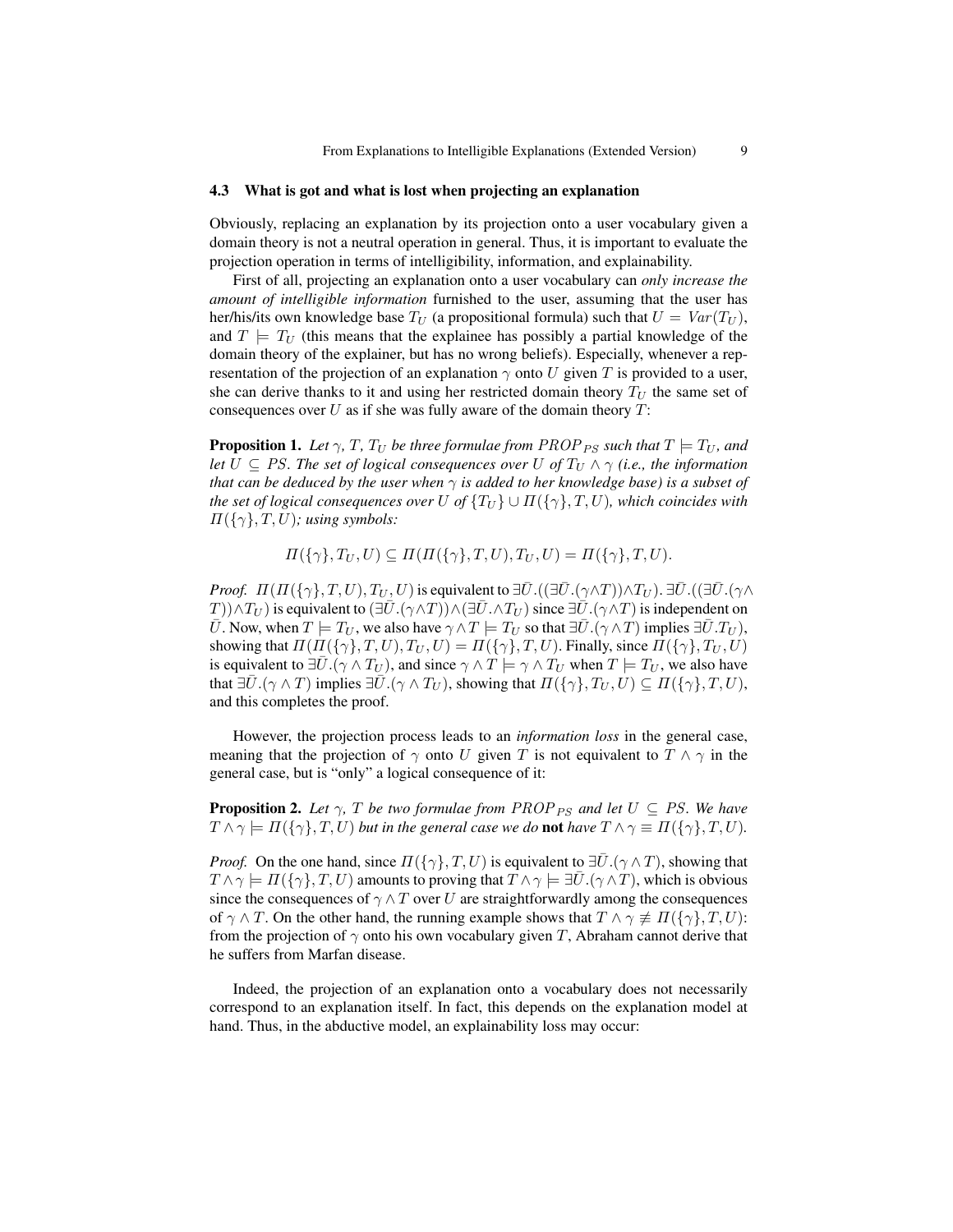*Example 5 (Example 1, cont'd).* As discussed previously, in order to explain the manifestations that are observed, the physician prefers the abductive explanation ms to the abductive explanation  $my$  because  $ms$  covers more symptoms than  $my$ . The projection of ms onto U is equivalent to by  $\land \neg my \land he$  but this formula cannot be considered as an abductive explanation for  $M^*$  since it is not a conjunction of assumptions from A. Furthermore, the only conjunction of variables from  $A \cap U$  that is consistent with it is the empty conjunction. This empty assumption is consistent with  $T$  but it does not explain the manifestations  $M^*$  (we have  $T \not\models bv$ ).

Contrastingly, consistent explainability is preserved though projection, simply because this operation is consistency-preserving (for any  $\gamma$  over A such that  $T \wedge \gamma \wedge M^*$ is consistent,  $\Pi({\gamma}, T, U) \cup {T} \cup M^*$  is consistent).

#### 4.4 The case of definable explanations

Now, an interesting question is to determine whether a loss of information actually occurs when a projection is achieved. When some concepts used in the explanation at hand do not belong to the user vocabulary (as it is the case in the running example), one can conclude that some pieces of information have disappeared. More generally, as discussed before, some information are lost whenever  $T \wedge \gamma \not\equiv \Pi(\{\gamma\}, T, U)$ . However, a less demanding interpretation of information loss also makes sense: it can be the case that the explanation under consideration can be *reformulated* using the user vocabulary in the domain theory, so that no information is actually lost when the explanation itself is replaced by an equivalent reformulation.

As a matter of illustration, let us consider the sequel of the discussion between Abraham and her doctor:

*Example 6 (Example 1, cont'd).* At that stage of the consultation, once the physician told Abraham that he suspected that Abraham suffers from Marfan disease, Abraham asks her for a counterfactual explanation: why not considering myopia<sup>3</sup> as an explanation? The doctor then explains that Abraham also has the thumb sign, and myopia does not explain it. Since  $ss$  does not belong to  $U$ , once again, this explanation is not intelligible by Abraham.

Suppose that the domain theory T contains also the piece of knowledge ss  $\Leftrightarrow$  (ht∧  $lt$ ) where ht means that Abraham's thumb is hypermobile and  $lt$  means that Abraham's thumb is longer than usual. Given that  $ht$  and  $lt$  are simple concepts, the physician may assume that Abraham is able to understand them, so that  $U = \{my, bv, he, ht, lt\}.$ 

This time, unlike what happened for  $ms$ , the explanation ss that is not intelligible by Abraham can be reformulated using Abraham's vocabulary: ss *precisely* means that Abraham's thumb is hypermobile  $(ht)$  and longer than usual  $(lt)$ .

Deciding whether such a reformulation exists and, if so, computing a representation of it, amounts to a *definability* issue:

 $3$  my indeed is an abductive explanation in this case, however it is not a preferred one.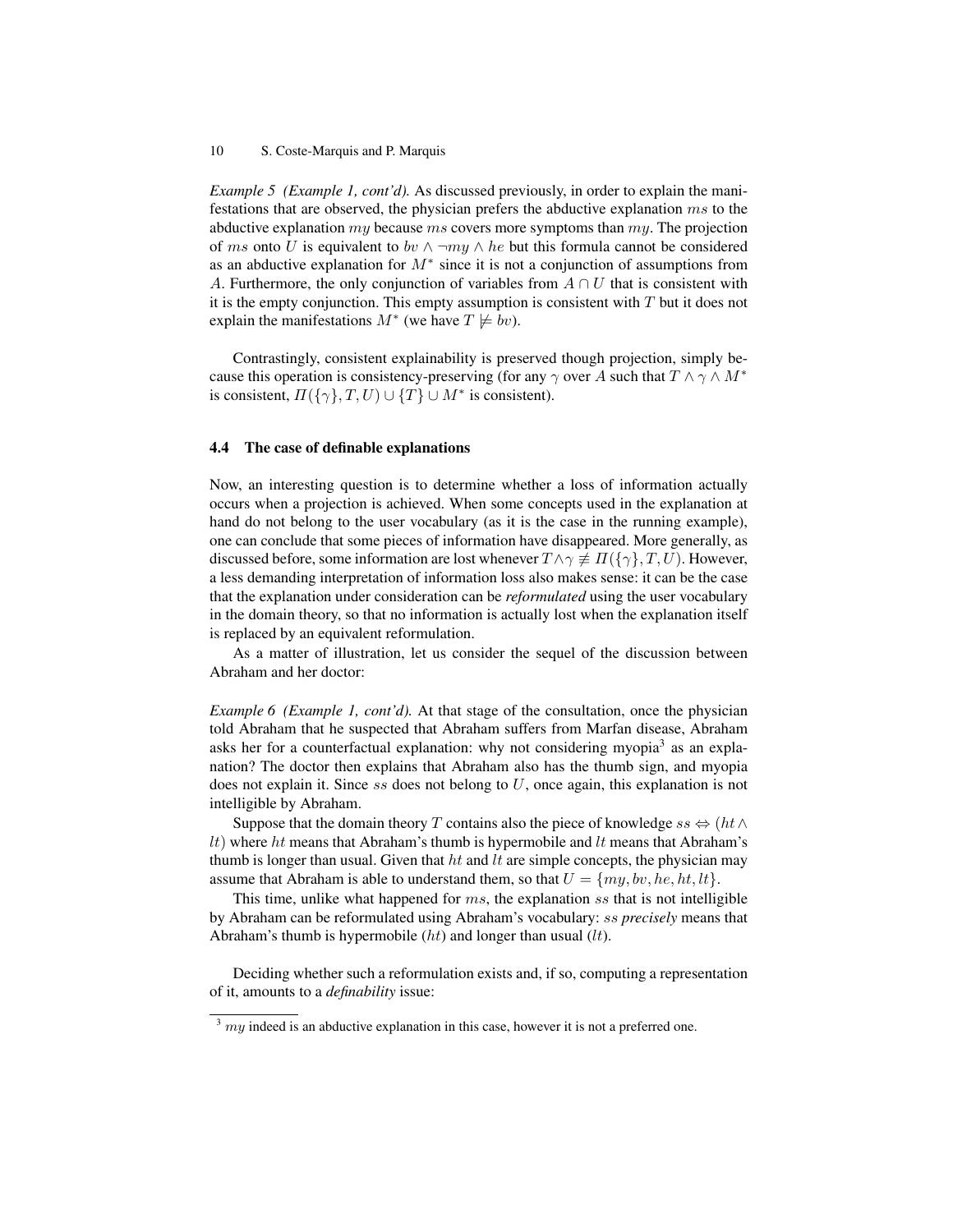**Definition 4 (definable explanation).** Let  $\gamma$ ,  $T \in PROP_{PS}$ ,  $U \subseteq PS$ . The explana*tion* γ *can be considered as definable in terms of the user vocabulary* U *in the domain theory T* whenever there exists a formula  $\Phi_U \in \mathbb{PROP}_U$  such that  $\gamma$  is equivalent *to*  $\Phi_U$  *in T*, *i.e., we have*  $T \models \gamma \Leftrightarrow \Phi_U$ *. When*  $\gamma$  *is definable, any admissible*  $\Phi_U$  *is referred to as a definition of*  $\gamma$  *on* U *in* T.

When  $\gamma$  is definable in terms of U in T, one can project  $\Phi_U$  onto U given T instead of projecting  $\gamma$  onto U given T. Indeed, we have

$$
\Pi(\{\gamma\},T,U) = \Pi(\{\Phi_U\},T,U).
$$

This is particularly helpful when the user knowledge base  $T_U$  is known to be equivalent to  $\exists U.T$  since in this situation, instead of providing  $\Pi(\{\gamma\},T,U)$  to the user, one can simply let her known as an explanation that  $\Phi_U$  holds, and from it, she will be able to deduce every piece of information conveyed by  $\Pi(\{\gamma\},T,U)$ .

The definability issue has been considered in logic for decades, focusing on the case when  $\gamma$  is atomic (i.e., in the propositional case, a variable) (see [19] for details):

**Definition 5 (explicit definability).** Let  $\phi \in PROP_{PS}$ ,  $X \subseteq PS$  and  $y \in PS$ .  $\phi$  explicitly defines y *in terms of* X *iff there exists a formula*  $\Phi_X \in \text{PROP}_X$  *s.t.*  $\phi \models \Phi_X \Leftrightarrow y.$ 

Definability and forgetting are strongly connected. Indeed, whenever  $y$  is defined in terms of X in  $\phi$ , the definitions of y on X in  $\phi$  are precisely the formulae  $\Phi_X$  satisfying the following condition (see Theorem 8 in [18]):

$$
\exists \bar{X}.(T \wedge y) \models \varPhi_X \models \neg \exists \bar{X}.(T \wedge \neg y).
$$

Now, it is quite easy to lift the case when  $\gamma$  is a propositional variable to the general case when  $\gamma$  is any formula. To do so, it is enough to prove that a formula  $\gamma$  is definable in terms of U w.r.t. a domain theory T if and only if  $T \wedge (x_{\gamma} \Leftrightarrow \gamma)$  defines the (fresh) variable  $x_\gamma$  (i.e., not belonging to  $Var(T) \cup Var(\gamma) \cup U$ ) in terms of U [19]. Obviously enough, any definition of  $x_\gamma$  on U in  $T \wedge (x_\gamma \Leftrightarrow \gamma)$  also is a definition of  $\gamma$  on U in T.

Interestingly, in the abductive model for explanation, the projection of an explanation  $\gamma$  onto a vocabulary U given a domain theory T does not lead to an explainability loss whenever  $\gamma$  is definable in terms of U w.r.t. T:

**Proposition 3.** Let  $\gamma, T \in PROP_{PS}, A, U \subseteq PS$  such that  $U \subseteq A$ . Let  $M^*, M$  be *finite sets of propositional formulae of PROP*<sub>*PS</sub> such that*  $M^* \subseteq M$ *. Suppose that*  $\gamma$ </sub> *is an abductive explanation for*  $M^*$  *w.r.t.*  $T$  *and*  $M$  *and that*  $\gamma$  *is definable in terms of* U in T, so that there exists a formula  $\Phi_U$  from PROP<sub>PS</sub> that is a definition of  $\gamma$  on U *in* T. Let  $\gamma_U$  *be any implicant of*  $\Phi_U$  *that is consistent with* T. Then  $\gamma_U$  *is an abductive explanation for* M<sup>∗</sup> *w.r.t.* T *and* M*.*

*Proof.* We first prove that  $\Phi_U$  has an implicant  $\gamma_U$  that is consistent with T. Towards a contradiction, since  $\Phi_U$  is equivalent to the disjunction of its implicants, if every implicant  $\gamma_U$  of  $\Phi_U$  is inconsistent with T, then  $T \wedge \Phi_U$  is inconsistent as well. But since  $T \models (\gamma \Leftrightarrow \Phi_U)$ , if  $T \wedge \Phi_U$  is inconsistent then  $T \wedge \gamma$  also is inconsistent. This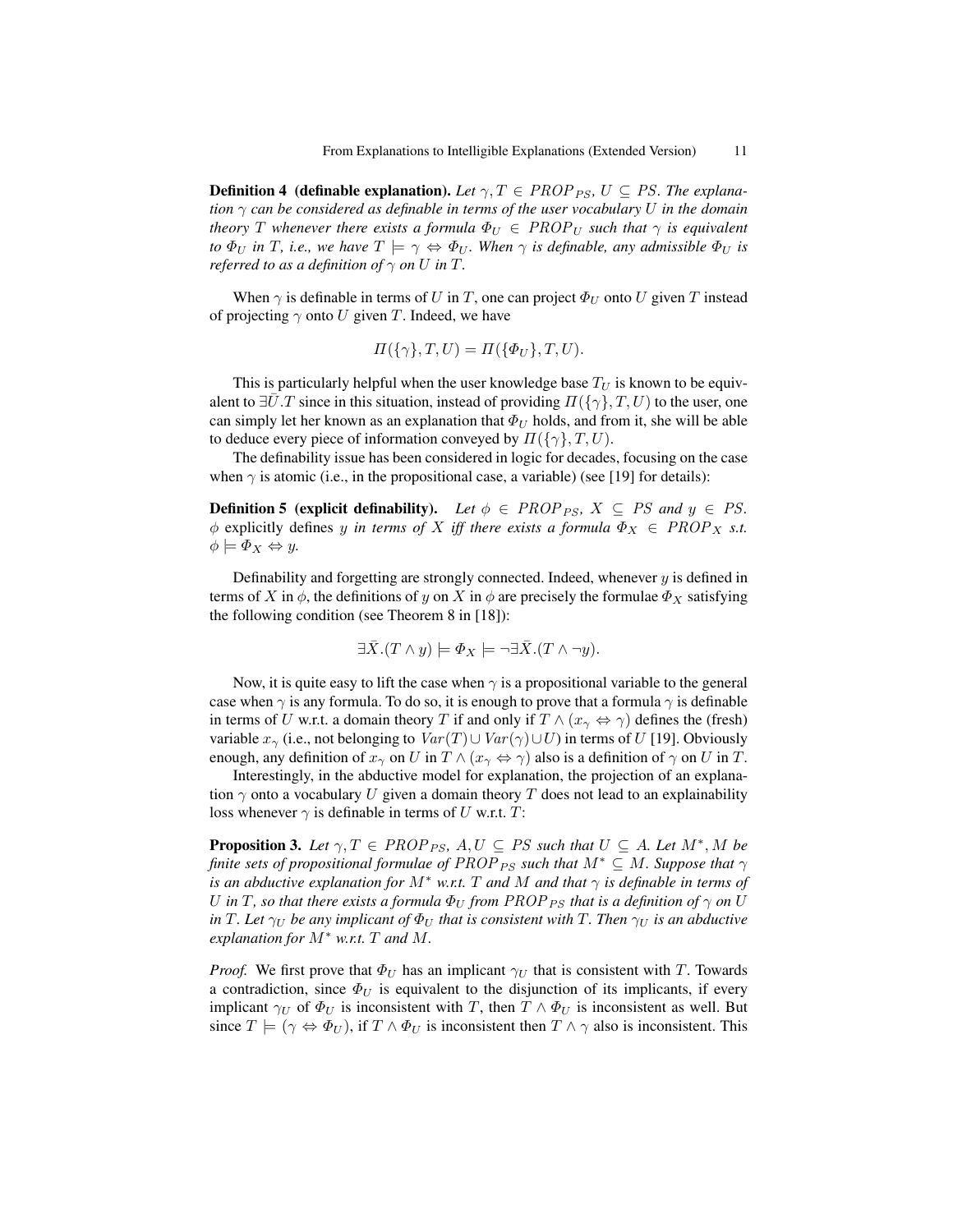contradicts the fact that  $\gamma$  is an abductive explanation for  $M^*$  w.r.t. T and M. Let now consider any implicant  $\gamma_U$  of  $\Phi_U$  that is consistent with T. It remains to show that  $T \wedge \gamma_U \models M^*$ . Since  $\gamma_U \models \Phi_U$ , we have  $T \wedge \gamma_U \models T \wedge \Phi_U$ . Since  $T \models (\gamma \Leftrightarrow \Phi_U)$ , we also have  $T \wedge \Phi_U \models T \wedge \gamma$ . Altogether we get that  $T \wedge \gamma_U \models T \wedge \gamma$ . Hence if  $T \wedge \gamma \models M^*$  then we also have  $T \wedge \gamma_U \models M^*$ , which completes the proof.

#### 4.5 Computing and simplifying projections

In the general case, the projection of an explanation onto a vocabulary given a domain theory cannot be represented compactly (under standard assumptions of complexity theory, any circuit encoding it is of size exponential in the input size in the worst case, see [18]). This is still the case when the explanation is structurally simple (for instance, when it takes the form of a conjunction of variables, as in the explanation setting considered in this report) and when it is definable in terms of the user vocabulary in the domain theory. This shows that the conditions to be satisfied for considering an explanation as intelligible are not independent one another: projecting an explanation of small size and simple structure onto a user vocabulary to make it intelligible may lead to a projection which is hard to be understood, this time because of its size.

When  $\gamma \wedge T$  is given as a CNF formula  $\bigwedge_{i=1}^k \delta_i$  and  $\bar{U} = \{x\} \cup X$ , a CNF formula equivalent to  $\Pi({\{\gamma\}},T,U)$  can be computed in a recursive way by eliminating x in  $\gamma \wedge T$ , obtaining thus a new CNF formula equivalent to  $\exists \{x\}.(\gamma \wedge T)$ , in which the variables of X are then eliminated. Eliminating x in  $\gamma \wedge T$  basically amounts to applying the resolution principle:  $\exists \{x\}.(\gamma \wedge T)$  is equivalent to the CNF formula consisting of the clauses  $\delta_i$  of  $\gamma \wedge T$  such that  $x \notin Var(\delta_i)$ , conjoined with all the resolvents on x of the clauses of  $\gamma \wedge T$ . In the general case, the resulting CNF formula can be of size exponential in the size of  $\gamma \wedge T$ .

Nevertheless, there exist restrictions under which the projection of an explanation onto a vocabulary given a domain theory can be represented in space polynomial in the size of the input, and can even be computed in polynomial time from it. Thus, when  $\gamma$  is a conjunction of literals and T is a DNNF representation [4], one can compute in polynomial time a representation of the projection as a DNNF representation. This also holds when T is a DNF representation (in that case, the projection will be represented as a DNF formula). This mainly comes from the fact that DNNF and DNF as representation languages offer a conditioning transformation and a forgetting transformation in polynomial time [5]. When the size of  $U$  is considered as bounded, the size of the projection remains small as well.

Deciding whether an explanation  $\gamma$  is definable in terms of a vocabulary U given a theory  $T$  is "mildly hard" (CONP-complete in general) since it is not necessary to guess a corresponding definition of  $\gamma$  on U in T to solve this decision problem (this comes from the equivalence between explicit and implicit definability and a method to decide the latter [27]). The generation of a definition is typically much more expensive, since under standard assumptions of complexity theory, there is no polynomial-size circuit representing such a definition in the general case [19]. The other way around, when the explanation  $\gamma$  under consideration is a formula that is definable in terms on U in T, it can be the case that a definition of it on U in T that is exponentially smaller than  $\gamma$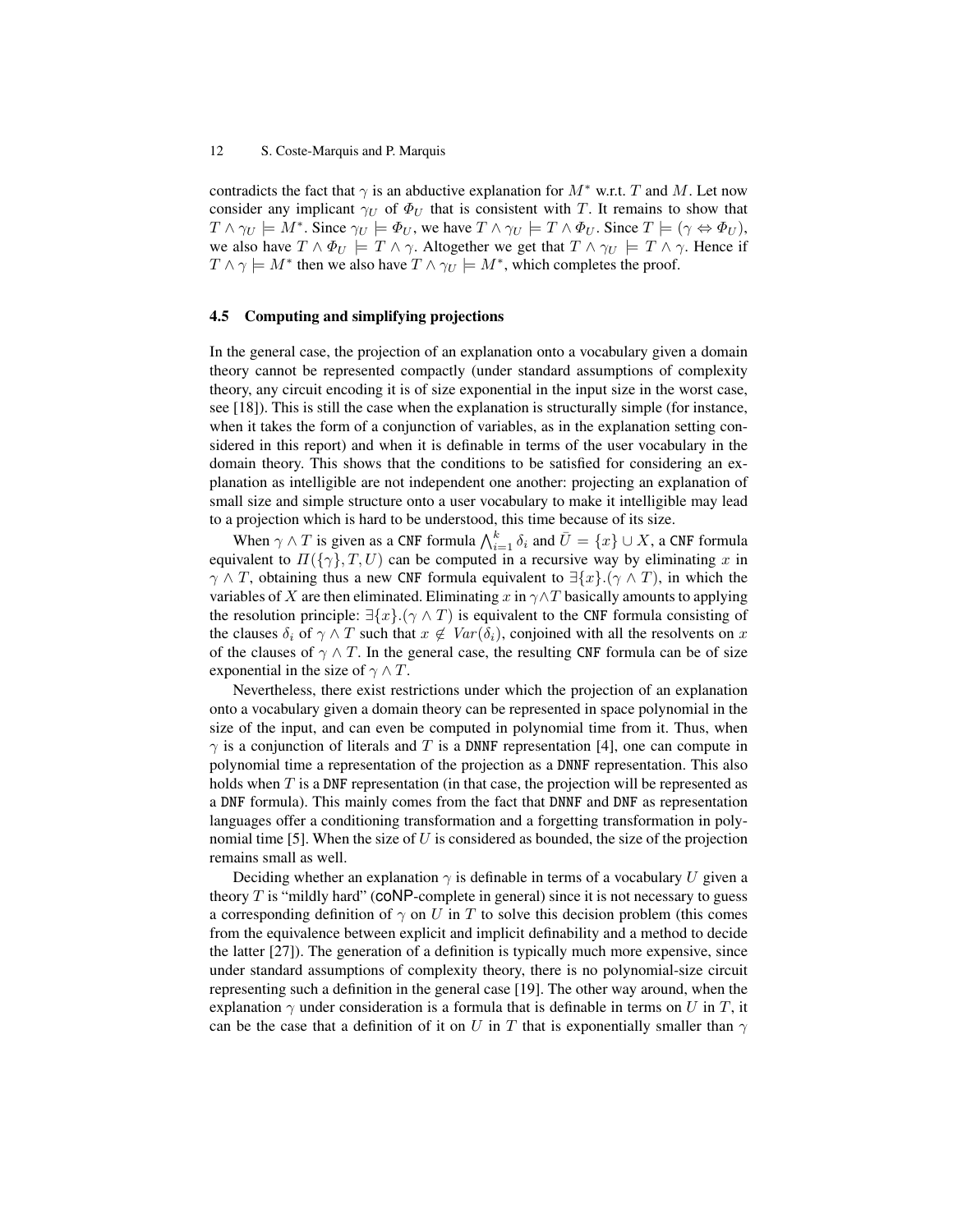exists. Such a size shift (both ways) between an explanation and a definition of it must be taken into account when the goal is to get an intelligible explanation.

On the other hand, assuming that the explainer is aware of a part  $T_U^p$  of the knowledge base  $T_U$  of the explainee (alias the user), the explainer can exploit it to *simplify* the projection  $\Pi(\{\gamma\}, T, U)$  into a formula  $simp(\Pi(\{\gamma\}, T, U), T^p_U)$  using *theory rea*soning w.r.t.  $T_U^p$ . More formally, let  $T_U^p$  be a formula such that  $T \models T_U \models T_U^p$  and  $Var(T_U^p) = U$ , the objective is to generate a formula  $simp(\Pi({\{\gamma\}, T, U), T_U^p})$  satisfying  $T_U^p \wedge \text{simp}(H(\{\gamma\}, T, U), T_U^p) \equiv H(\{\gamma\}, T, U)$  that is as simple as possible, so as to improve the intelligibility. Indeed, given that the user knows  $T_U^p$ , from  $\text{simp}(H(\{\gamma\},\{\gamma\},\{\gamma\},\{\gamma\}))$  $(T, U)$ ,  $T_U^p$ ), she will be able to recover using her knowledge base  $T_U$  (which is at least as strong as  $T_U^p$ ) all the consequences of  $\Pi({\{\gamma\}}, T, U)$  that are not consequences of  $simp(II(\{\gamma\},T,U),T^p_U)$ . Especially, doing so, the pieces of information from  $II(\{\gamma\},\mathcal{I})$  $T_U^p$ , U) that are irrelevant to the explanation  $\gamma$  but appear in  $\Pi(\{\gamma\},T,U)$  because they are consequences of  $T_U^p$  are filtered out. Thus, a strong violation of Grice's maxim of quantity [13] is avoided (Grice's maxims are norms governing cooperative communication among agents; the quantity maxim indicates that the contribution of the provider should not contain information that the receiver is already aware of).

Going a step further requires to make precise what "simple" means. This is clearly dependent on the representation chosen for  $\Pi(\{\gamma\},T,U)$ . A standard format is the CNF one: each conjunct (a clause) is simple enough and the way they are connected is clear as well. If  $\Pi(\{\gamma\},T,U)$  is given as a CNF formula, a candidate for  $simp(\Pi(\{\gamma\},T,U),T^p_U)$ is the conjunction of the *theory prime implicates* of  $\Pi(\{\gamma\}, T, U)$  w.r.t.  $T_U^p$ . Basically, whenever two clauses  $\delta_1, \delta_2$  of  $\Pi(\{\gamma\}, T, U)$  are such that  $\delta_1 \wedge T_U^p \models \delta_2$ ,  $\delta_2$  can be removed; furthermore, if a subclause  $\delta_3$  of  $\delta_1$  is such that  $\delta_3 \wedge T_U^p \models \delta_1$ , then  $\delta_1$  can be replaced by  $\delta_3$  (see [23,24] for more details).

# 5 Conclusion

This paper is centered on the intelligibility question for explanations. A simple user model, consisting of a logical vocabulary (a set of facts which are meaningful for the explainee), has been considered. On this ground, we have presented a notion of projection that can be used to characterize, among the consequences of an explanation, those which can be understood by the explainee, i.e., those that can be expressed using her vocabulary. We have evaluated the projection operation in terms of intelligibility, information, and explainability. We have studied the specific case of definable explanations. We have also sketched how projections can be computed and simplified.

This work calls for many perspectives for further research. One of them is to consider more expressive settings than classical propositional logic and to investigate the extent to which the results presented in the paper can be lifted. Interestingly, the key operation of forgetting has been studied in many logical settings, especially logic programming, modal logics, description logics, and it already gave rise to many papers and some pieces of software (see among others [22,36,37,33,34,7,9,1,35,32,31]). Another perspective is to instantiate our approach to other explanation settings, especially settings for which explanations are event-based (obviously enough, there exist numerous logical settings for modeling and reasoning about actions; furthermore the notion of for-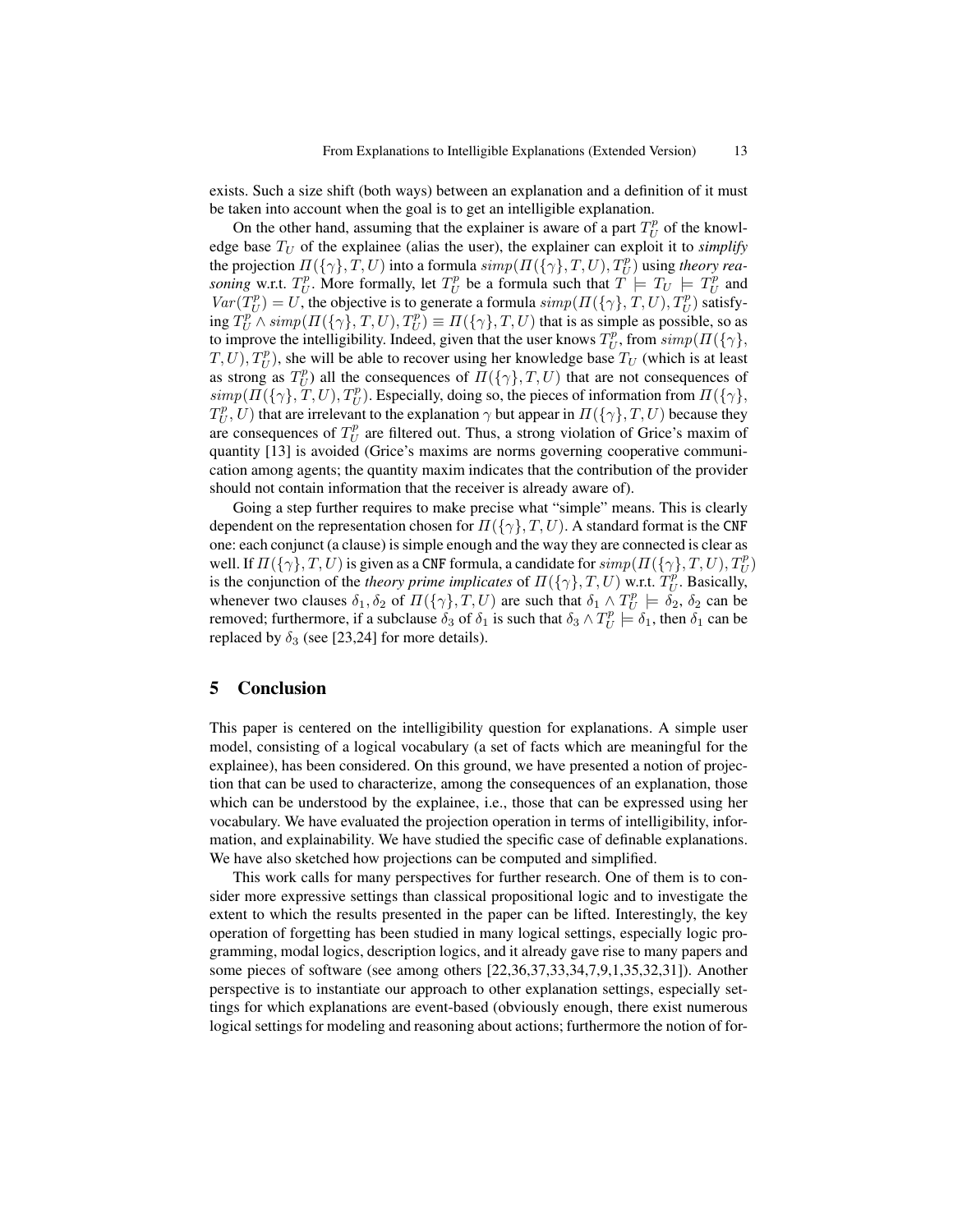getting actions has already been considered so far [10]). Finally, more work is needed to figure out the interplay between the criteria that are expected to be fulfilled by intelligible explanations. When the size and/or the structure of a projection that has been simplified and compressed remain(s) too complex, it would make sense to approximate it so as to improve its intelligibility. However, this may have an impact on the explanatory power of the explanation (just as it happens when considering the projection of the explanation instead of the explanation itself since  $\Pi(\{\gamma\}, T, U)$  is an approximation of  $T \wedge \gamma$ , logically speaking the best possible one onto U). It is likely that some trade-offs should be looked for.

Acknowledgments Many thanks to the anonymous reviewers of the XLoKR'20 workshop (see [https://lat.inf.tu-dresden.de/XLoKR20/\)](https://lat.inf.tu-dresden.de/XLoKR20/) for their comments and insights on a short version of this report.

## References

- 1. Antoniou, G., Eiter, T., Wang, K.: Forgetting for defeasible logic. In: LPAR'18. pp. 77–91 (2012)
- 2. Bunel, R., Turkaslan, I., Torr, P.H.S., Kohli, P., Mudigonda, P.K.: A unified view of piecewise linear neural network verification. In: NeurIPS'18. pp. 4795–4804 (2018)
- 3. Cheng, C., Diehl, F., Hinz, G., Hamza, Y., Nuhrenberg, G., Rickert, M., Ruess, H., Truong- ¨ Le, M.: Neural networks for safety-critical applications - challenges, experiments and perspectives. In: DATE'18. pp. 1005–1006 (2018)
- 4. Darwiche, A.: Decomposable negation normal form. J. ACM 48(4), 608–647 (2001). <https://doi.org/10.1145/502090.502091>
- 5. Darwiche, A., Marquis, P.: A knowledge compilation map. J. Artif. Intell. Res. 17, 229–264 (2002).<https://doi.org/10.1613/jair.989>
- 6. Delgrande, J.P.: A knowledge level account of forgetting. J. Artif. Intell. Res. 60, 1165–1213 (2017)
- 7. van Ditmarsch, H., Herzig, A., Lang, J., Marquis, P.: Introspective forgetting. Synthese 169(2), 405–423 (2009)
- 8. Eiter, T., Gottlob, G.: The complexity of logic-based abduction. J. ACM 42(1), 3–42 (1995)
- 9. Eiter, T., Wang, K.: Semantic forgetting in answer set programming. Artif. Intell. 172(14), 1644–1672 (2008)
- 10. Erdem, E., Ferraris, P.: Forgetting actions in domain descriptions. In: AAAI'07. pp. 409–414 (2007)
- 11. Eykholt, K., Evtimov, I., Fernandes, E., Li, B., Rahmati, A., Xiao, C., Prakash, A., Kohno, T., Song, D.: Robust physical-world attacks on deep learning visual classification. In: CVPR'18. pp. 1625–1634 (2018)
- 12. Goodman, B., Flaxman, S.R.: European union regulations on algorithmic decision-making and a "right to explanation". AI Magazine 38(3), 50–57 (2017)
- 13. Grice, P.H.: Studies in the Way of Words. Harvard University Press (1989)
- 14. Guidotti, R., Monreale, A., Ruggieri, S., Turini, F., Giannotti, F., Pedreschi, D.: A survey of methods for explaining black box models. ACM Comput. Surv. 51(5), 93:1–93:42 (2019)
- 15. Ignatiev, A., Narodytska, N., Marques-Silva, J.: Abduction-based explanations for machine learning models. In: AAAI'19. pp. 1511–1519 (2019)